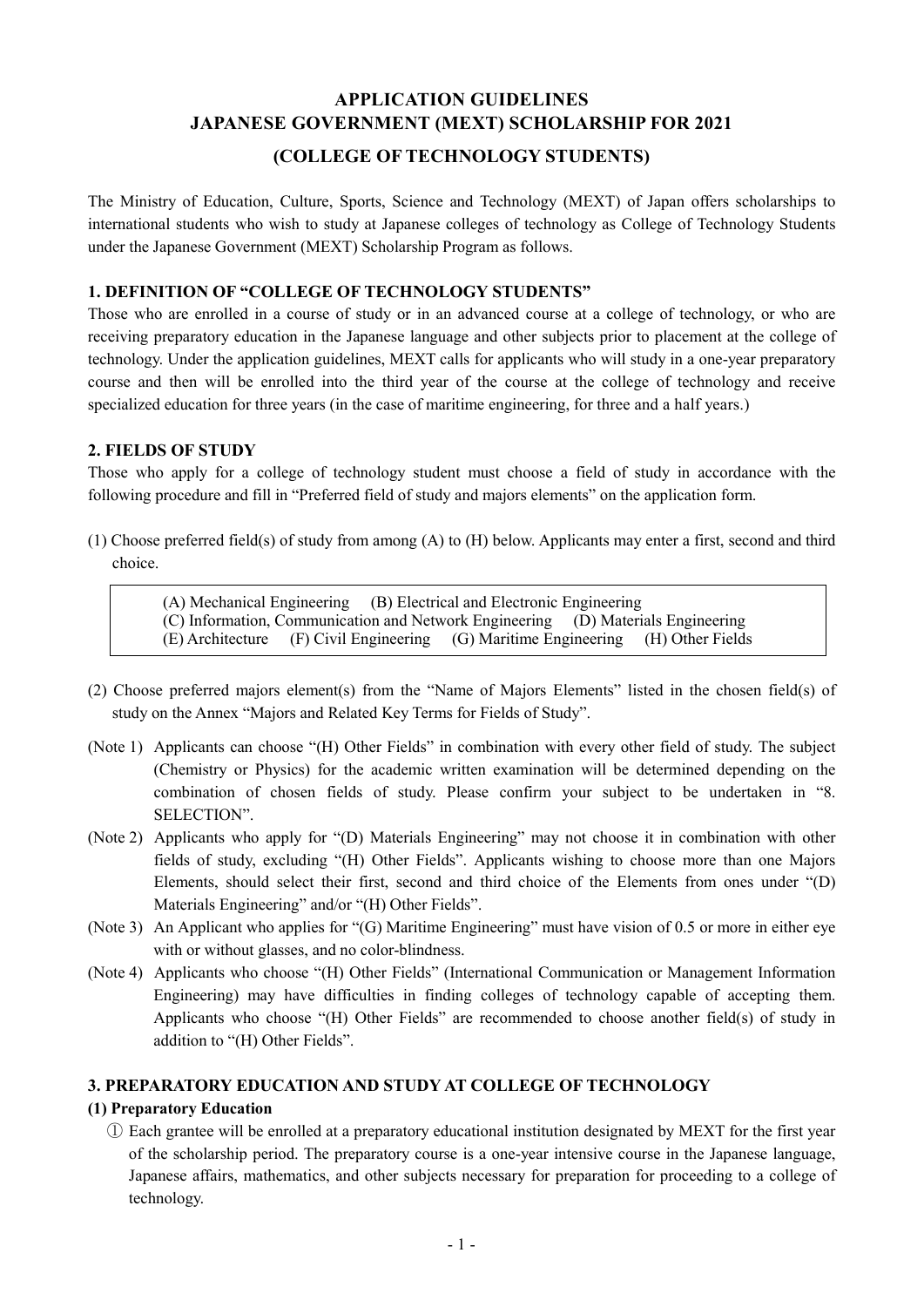- ② A grantee who has completed the preparatory course will go on to a college of technology designated by MEXT. If a grantee is determined to be incapable of completing the preparatory course, his/her scholarship will be cancelled and he/she will be required to return to his/her home country.
- ③ If a grantee cannot enter the college of technology even though he/she has completed the preparatory education, his/her scholarship will be cancelled, and he/she will be required to return to his/her home country.

#### **(2) College of Technology**

- ① The college of technology which the grantee who has completed the preparatory course enrolls will be decided by MEXT upon consultation with the college concerned. No objection by the grantee against the decision will be allowed.
- ② A college of technology operates under a five-year course requiring graduation from a junior high school for entrance, but the grantees of this scholarship will be enrolled into the third year of the course at the college of technology and receive specialized education for three years prior to graduation (or three and a half years for those who major in maritime engineering). A grantee who graduates will be awarded a diploma and an academic title of "Associate".
- ③ All classes will be given in the Japanese language.
- ④ After a five-year course, a two-year advanced course is offered by the college of technology to provide a further level of education. If a grantee wishes to continue study at the advanced course as MEXT Scholarship student, the scholarship period should be extended upon successful examination by MEXT (See "5. (2) Extension of period of scholarship".) If a grantee completes the advanced course and passes the examination by the National Institution for Academic Degrees and Quality Enhancement of Higher Education (NIAD-QE), NIAD-QE awards a bachelor's degree to him/her.

#### **(3) Change of Field of Study and Transfer to Another Institution**

- ① A grantee will not be permitted to change his/her field of study during the study at preparatory educational institution and college of technology.
- ② A grantee will not be permitted to transfer to another educational institution during the period of the preparatory education course or the course at the college of technology.

### **4. QUALIFICATIONS AND CONDITIONS**

MEXT accepts applications from international students for study in Japan who satisfy the following qualifications and conditions. Its aim is to foster human resources who will become bridges of friendship between the grantee's country and Japan through study in Japan and who will contribute to the development of both countries and the wider world.

- **(1) Nationality:** Applicants must have the nationality of a country that has diplomatic relations with Japan. An applicant who has Japanese nationality at the time of application is not eligible. However, persons with dual nationality who hold Japanese nationality and whose place of residence at the time of application is outside of Japan are eligible to apply as long as they choose the nationality of the other country and renounce their Japanese nationality by the date of their arrival in Japan. The First Screening must be conducted at the Japanese Embassy or Consulate (hereinafter referred to "Japanese diplomatic mission") in the country of which the applicant chooses the nationality.
- **(2) Age:** Applicants, in principle, must be born between on or after April 2, 1996.

Exceptions are limited to cases in which MEXT deems that the applicant could not apply within the eligible age limit due to the situation or circumstances of the applicant's country (military service obligation, loss of educational opportunities due to disturbances of war, etc.) Personal circumstances (financial situation, family circumstances, state of health, circumstances related to applicant's university or place of employment, etc.) will not be considered for exceptions.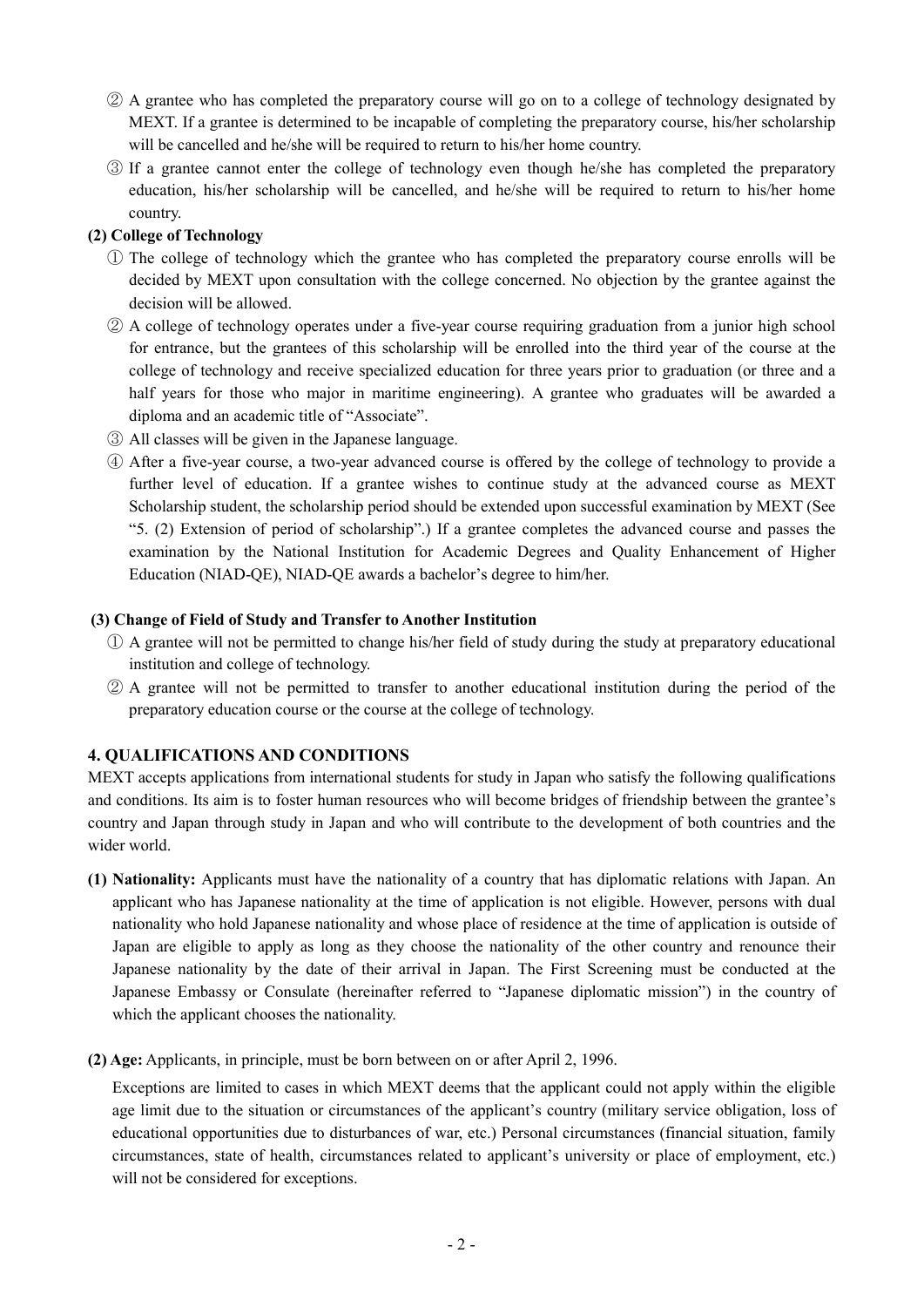- **(3) Academic Background:** Applicants must satisfy any one of the following conditions.
	- ① Applicants who have completed 11 years of schooling in countries other than Japan. (Applicants who will meet the above condition by March 2021 are eligible.)
	- ② Other than the above ① condition, applicants who are eligible for transfer admission to a third-year course at a college of technology at the time of application.
- **(4) Japanese Language:** Applicants must be willing to learn Japanese. Applicants must be interested in Japan and be willing to deepen their understanding of Japan before and after arriving in Japan. In addition, in principle, applicants must be willing to receive college of technology education in Japanese.
- **(5) Health:** Applicants must submit a health certificate in the prescribed format signed by a physician attesting that the applicant has no physical or mental conditions hindering the applicant's study in Japan.
- **(6) Arrival in Japan:** In principle, applicants must be able to arrive in Japan between April 1, 2021, and April 7, 2021. Departure from the home residence should be on or after April 1, 2021.

Excluding cases in which MEXT deems as unavoidable circumstances, the applicant must withdraw from this scholarship program if the applicant cannot arrive in Japan by the end of the specified period above which decided by MEXT or the accepting preparatory educational institution.

- **(7) Visa Requirement:** An applicant shall, in principle, newly obtain a "Student" visa at the Japanese diplomatic mission located in the applicant's country of nationality, and enter Japan with the residence status of "Student." Accordingly, even if the applicant already has other residence status ("Permanent resident," "Long-term resident," etc.), the applicant must change it to the "Student" status and re-enter Japan. Moreover, the applicant should be aware that after expiration of the status as a MEXT Scholarship student and even if the student again applies for their original resident status of "Permanent resident" or "Long-term resident," such resident statuses might not be necessarily granted. The applicant should also be aware that the scholarship will be cancelled if he/she arrived in Japan without a newly obtained "Student" visa.
- **(8) Non-Eligibility:** Those who meets any one of the following conditions are ineligible. If identified ineligible after being selected as a scholarship student, he /she must withdraw from the scholarship.
	- ① Those who are military personnel or military civilian employees at the time of their arrival in Japan or during the period of the payment of the scholarship;
	- ② Those who cannot arrive in Japan by the last date of the period specified by MEXT or the accepting institution;
	- ③ Those who are previous grantees of Japanese Government (MEXT) Scholarship programs (including those who withdraw from the scholarship program after the arrival in Japan). The Monbukagakusho Honors Scholarship for Privately-Financed International Students is not included in the Japanese Government (MEXT) Scholarship programs;
	- ④ Those who are currently also applying to another program under the Japanese Government (MEXT) scholarship system. This includes the programs for which scholarship payments will begin in FY2020, although their final selection results have not been decided yet, and the programs for which scholarship payments will begin in FY2021;
	- ⑤ Those who are already enrolled in a Japanese university or other institution with a residence status of "Student," or who are going to be enrolled, or plan to enroll, in a Japanese university or other institution as a privately-financed international student from the time of application to the MEXT scholarship program in the applicant's country until the commencement of the period for payment of the MEXT scholarship. However, this stipulation does not apply to privately-financed international students who, even though they are enrolled, or are planning to enroll, in a Japanese university or other institution, verifiably complete their studies before the start of the scholarship payment period, return to their home country at the time of the scholarship application, and newly acquire the "Student" residence status and come to Japan;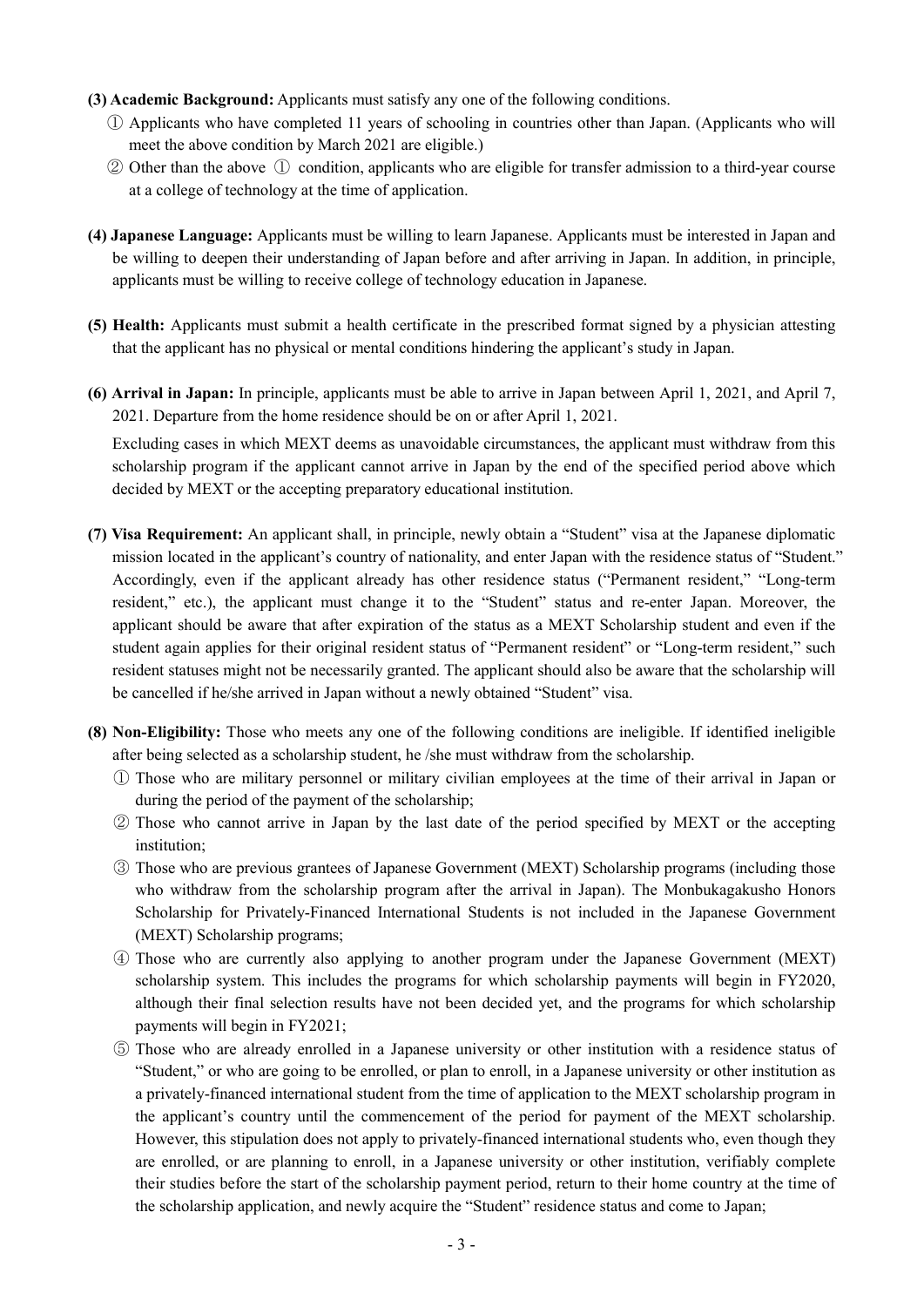- ⑥ Those who are planning to receive scholarship money from an organization other than MEXT (including a government organization of the applicant's country) on top of the scholarship money provided by MEXT after the start of the scholarship payment period;
- ⑦ Those who are expected to graduate at the time of application and cannot satisfy the condition of academic background by the deadline given;
- ⑧ Holders of dual nationality at the time of application who cannot verify that they will give up Japanese nationality by the time of the arrival in Japan;
- ⑨ Those who change their residence status to that of other than "Student" after their arrival in Japan;
- ⑩ Those who plan to, from the time of application for the MEXT scholarship program, engage in long-term research (such as fieldwork or internship) outside Japan or plan to take a long-term leave of absence from the preparatory educational institution or the college of technology.
- **(9) Others:** MEXT Scholarship will be granted those who are willing to contribute to mutual understanding between Japan and their home country by participating in activities at schools and communities during their study in Japan while contributing to the internationalization of Japan. They shall also make efforts to promote relations between the home country and Japan by maintaining close relations with the university attended after graduation, cooperating with the conducting of surveys and questionnaires, and cooperating with relevant projects and events conducted by Japanese diplomatic missions after they return to their home countries.

#### **5. PERIOD OF SCHOLARSHIP**

- (1) The scholarship period will last for four years from April 2021 to March 2025, including one-year preparatory education in the Japanese language and other subjects due to be provided upon arrival in Japan. For scholarship grantees majoring in maritime engineering, the scholarship period will be four and a half years, lasting up to September 2025.
- (2) Extension of period of scholarship: If a grantee graduates from a college of technology, is admitted for enrollment in an advanced course at a college of technology or in a university as a third-year transfer student and has outstanding academic achievement that meets certain criteria, he/she may have the period of his/her scholarship extended upon successful examination by MEXT.

#### **6. SCHOLARSHIP BENEFITS**

- **(1) Allowance:** 117,000 yen per month. A supplemental regional allowance of 2,000 yen or 3,000 yen per month will be added to the monthly scholarship amount for the grantees studying or conducting research in specially designated regions. Due to the situation of the Japanese Government's budget, the amount of payment may be subject to change each fiscal year. If a grantee is absent from the college of technology or preparatory educational institution for an extended period, the scholarship shall be suspended for that period.
- **(2) Education Fees:** Fees for the entrance examination, matriculation, and tuition at colleges of technology and preparatory educational institutions will be paid by MEXT.

#### **(3) Traveling Expenses**

① **Transportation to Japan:** MEXT will stipulate the travel schedule and route, and provide an airline ticket to grantees who will arrive in Japan during the specified period stated in "4. (6) Arrival in Japan". The airline ticket will be an economy-class ticket for the flight from the international airport closest to the grantee's residence (in principle, the country of nationality) to an international airport in Japan used on the normal route to the accepting institution. The grantee shall bear at his/her own expense all costs related to domestic travel from the grantee's residence to the nearest international airport, airport taxes, airport usage fees, special taxes necessary for travel, travel expenses within Japan (including airline transit costs), travel insurance expenses, carry-on luggage or unaccompanied baggage expenses, etc. The grantee shall also bear at his/her own expense travel and lodging costs incurred in a third country if the grantee must travel to a third country before coming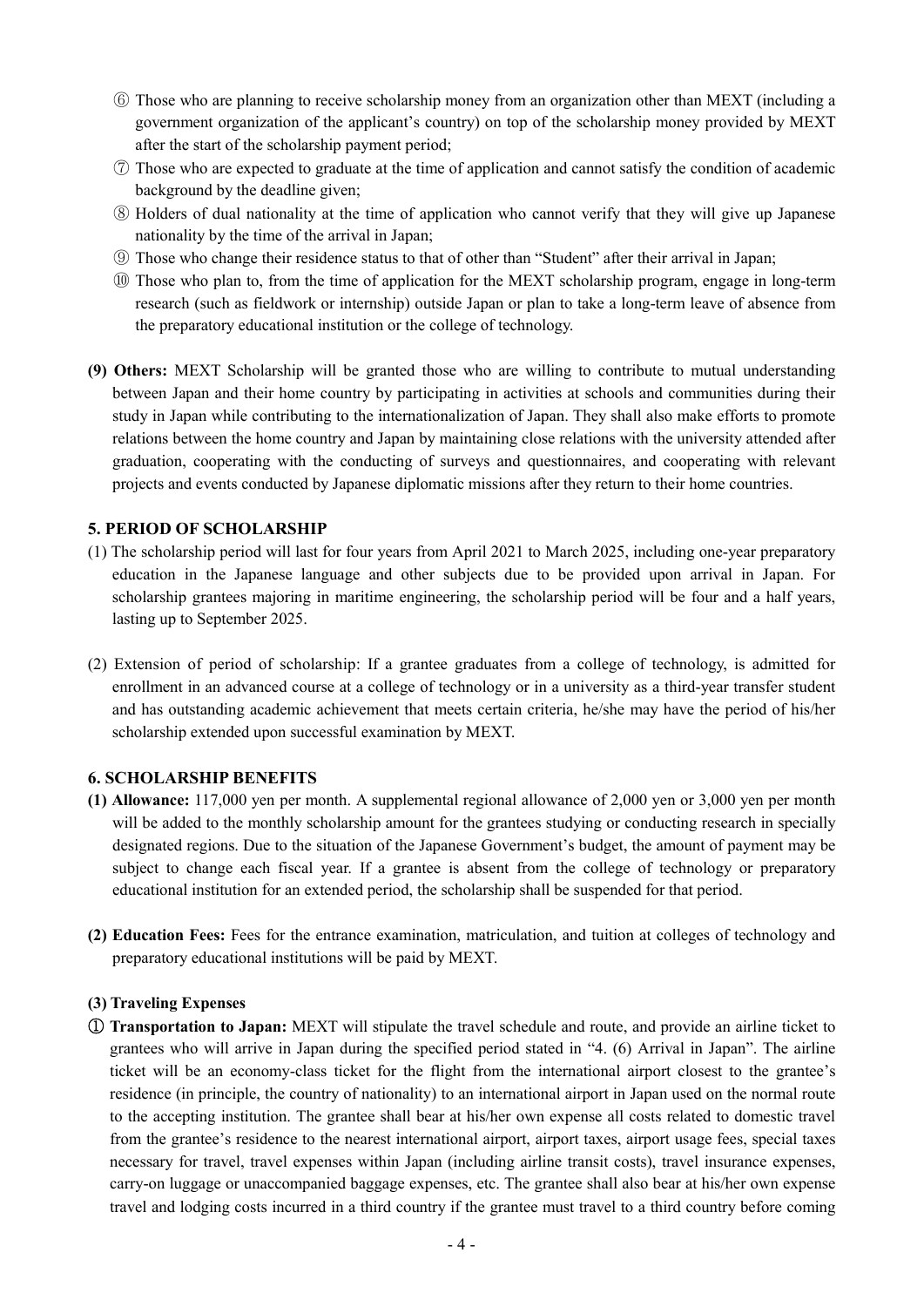to Japan for visa purposes because there are no Japanese diplomatic missions in his/her country, or if there are no direct flights from the grantee's country of residence to Japan. MEXT will provide an economy-class airline ticket from the grantee's country of residence to the said third country, and from the third country to an international airport in Japan used on the normal route to the accepting institution. In principle, the address given in the space for "Your address before departure for Japan" on the application form shall be recognized as the "residence," and the airline ticket will be arranged for a flight from the international airport nearest to that address. Except for cases when the grantee must travel to a third country to obtain a visa, MEXT will not provide an airline ticket for cases of travel to Japan from a country other than the grantee's country of residence due to the grantee's personal circumstances. If a grantee will arrive in Japan before or after the specified period stated in "4. (6) Arrival in Japan", travel expenses will not be paid.

② **Transportation from Japan:** Based on the application by the grantee, MEXT will provide an airline ticket to grantees who shall graduate the college of technology and return to the home country by the end of the final month of the period of scholarship (See "5. PERIOD OF SCHOLARSHIP") designated by MEXT. MEXT shall provide an economy-class airline ticket from the international airport in Japan used for the normal route to and from the accepting institution to the international airport (in principle, in the country of nationality) nearest to the returning recipient's residence. The grantee shall bear at his/her own expense all costs related to travel from the grantee's residence in Japan to the nearest international airport, airport taxes, airport usage fees, special taxes necessary for travel, travel expenses within the country of nationality (including airline transit costs), travel insurance expenses, carry-on luggage or unaccompanied baggage expenses, etc. If a grantee returns to the home country before the end of the period of scholarship due to personal circumstances, or reasons stated in "7. SUSPENSION OF PAYMENT OF SCHOLARSHIP", MEXT will not pay for the returning travel expenses.

If a grantee continues to stay in Japan after the scholarship period has ended in cases such as proceeding to further education or being employed in Japan, travel expenses for a temporary return will also not be paid.

#### **7. SUSPENSION OF PAYMENT OF SCHOLARSHIP**

Payment of the scholarship will be cancelled for the reasons given below. Should any of the following reasons apply, the grantee may be ordered to return a part of, or all of, the scholarship paid up to that time. Payment of the scholarship may also be stopped during the period up to the decision on the disposition of the matter.

- ① A grantee is determined to have made a false statement on his/her application;
- ② A grantee violates any article of his/her pledge to the Minister of Education, Culture, Sports, Science and Technology;
- ③ A grantee violates any Japanese laws and is sentenced and imprisoned for an indefinite period or for a period of exceeding 1 year;
- ④ A grantee is suspended from his/her college of technology or preparatory educational institution or receives other punishment, or is removed from enrollment; as a disciplinary action in accordance with school regulations of the accepting institution;
- ⑤ It has been determined that it will be impossible for a grantee to complete the course within the standard period of study because of poor academic grades or suspension or absence from the college or preparatory educational institution;
- ⑥ A grantee came to Japan without newly acquiring the "Student" residence status, or changed his/her residence status to one other than "Student";
- ⑦ A grantee has received another scholarship (excluding those specified for research expenditures);
- ⑧ A grantee proceeds to a more advanced level of education without receiving approval for an extension of the period of the scholarship.

#### **8. SELECTION**

(1) The Japanese diplomatic missions will conduct the First Screening of applicants by means of examination of submitted application documents, written academic examinations and interviews.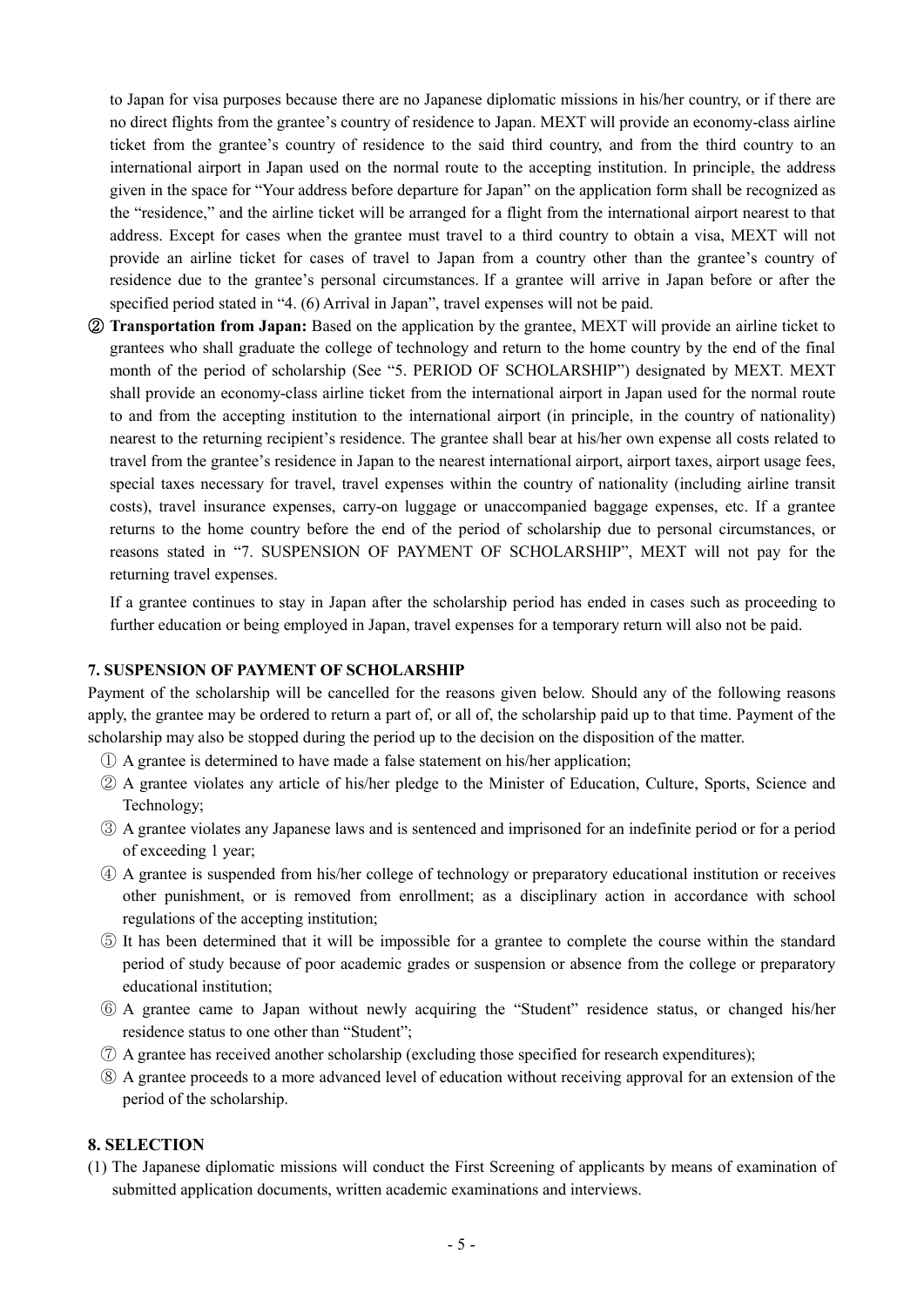### ① Subjects of Written Academic Examinations (to be undertaken by all applicants)

<Fields of Study>

(A) Mechanical Engineering (B) Electrical and Electronic Engineering

(C) Information, Communication and Network Engineering (D) Materials Engineering

(E) Architecture (F) Civil Engineering (G) Maritime Engineering (H) Other Fields

| Chosen Field of Study                                | <b>Subjects</b>                                                               |  |
|------------------------------------------------------|-------------------------------------------------------------------------------|--|
| Japanese, English, Mathematics, and Chemistry<br>[J) |                                                                               |  |
| (A), (B), (C), (E), (F), (G)                         | Japanese, English, Mathematics, and Physics                                   |  |
| H)                                                   | Japanese, English, Mathematics, and either Chemistry or Physics <sup>**</sup> |  |

※ Applicants who combine (H) and (D) as his/her choice of fields of study must undertake Chemistry.

※ Applicants who combine (H) and the fields of study other than (D) as his/her choice of fields of study must undertake Physics.

- ※ Applicants who choose (H) only can designate either Chemistry or Physics in his/her preference. Please specify which subject you will undertake on your application form.
- ② Calculators and other devices may not be used during the written examinations.
- (2) The date and time of the notification of the results of the First Screening will be specified separately by the Japanese diplomatic mission in the applicant's country; the reasons for the results of the screening will not be disclosed. Those who pass the First Screening will not necessarily be selected as the MEXT Scholarship Students.
- (3) Applicants who have passed the First Screening will be recommended to MEXT. MEXT will then conduct the Second Screening of the recommended applicants and decide the scholarship grantees. MEXT selects candidates from each field of study.
- (4) Applicants will be informed of the final selection results by the Japanese diplomatic mission in the applicant's country by the end of January 2021. The reasons for the results will not be disclosed. Any objections to the decision on the university of placement will not be accepted.

## **9. APPLICATION DOCUMENTS**

Applicants must submit the following documents to the Japanese diplomatic mission in the country of the applicant's nationality by the designated deadline. The submitted documents will not be returned.

| No.            | Documents                                                                                    | original | copy                                        | Remarks                                                                                                                                                       |
|----------------|----------------------------------------------------------------------------------------------|----------|---------------------------------------------|---------------------------------------------------------------------------------------------------------------------------------------------------------------|
| Œ              | <b>Application Form</b>                                                                      |          | O                                           | Use the FY2021 Application Form. (See Note 4.)                                                                                                                |
| $^{\circledR}$ | Academic transcript(s) for all<br>school years of last<br>school/university attended         |          | $\left(\begin{array}{c} \end{array}\right)$ | A transcript issued either by the school/university<br>attended or by the applicant's national government.<br>(See Note 5.)                                   |
| 3              | Certificate $(s)$ of graduation of<br>school/university attended                             |          | ( )                                         | If the applicant has not yet graduated, submit a<br>certificate of prospective graduation from the<br>school/university. (See Note 6)                         |
| (4)            | Recommendation letter from<br>either a class teacher or<br>principal of last school attended |          | $\subset$                                   | Free format. A sample format is available. (See Note<br>7.)                                                                                                   |
| $\circledS$    | Medical certificate                                                                          |          | $\left(\begin{array}{c} \end{array}\right)$ | Use the FY2021 certificate form. (See Note 8.)                                                                                                                |
| 6              | Certificate of enrollment                                                                    |          |                                             | Only for those currently enrolled in a university.                                                                                                            |
| (7)            | Certificate of language<br>proficiency                                                       |          | (2 copies)                                  | Only in case the applicant has documents attesting to<br>competency in Japanese or English; submit 2 copies.<br>No original document necessary. (See Note 9.) |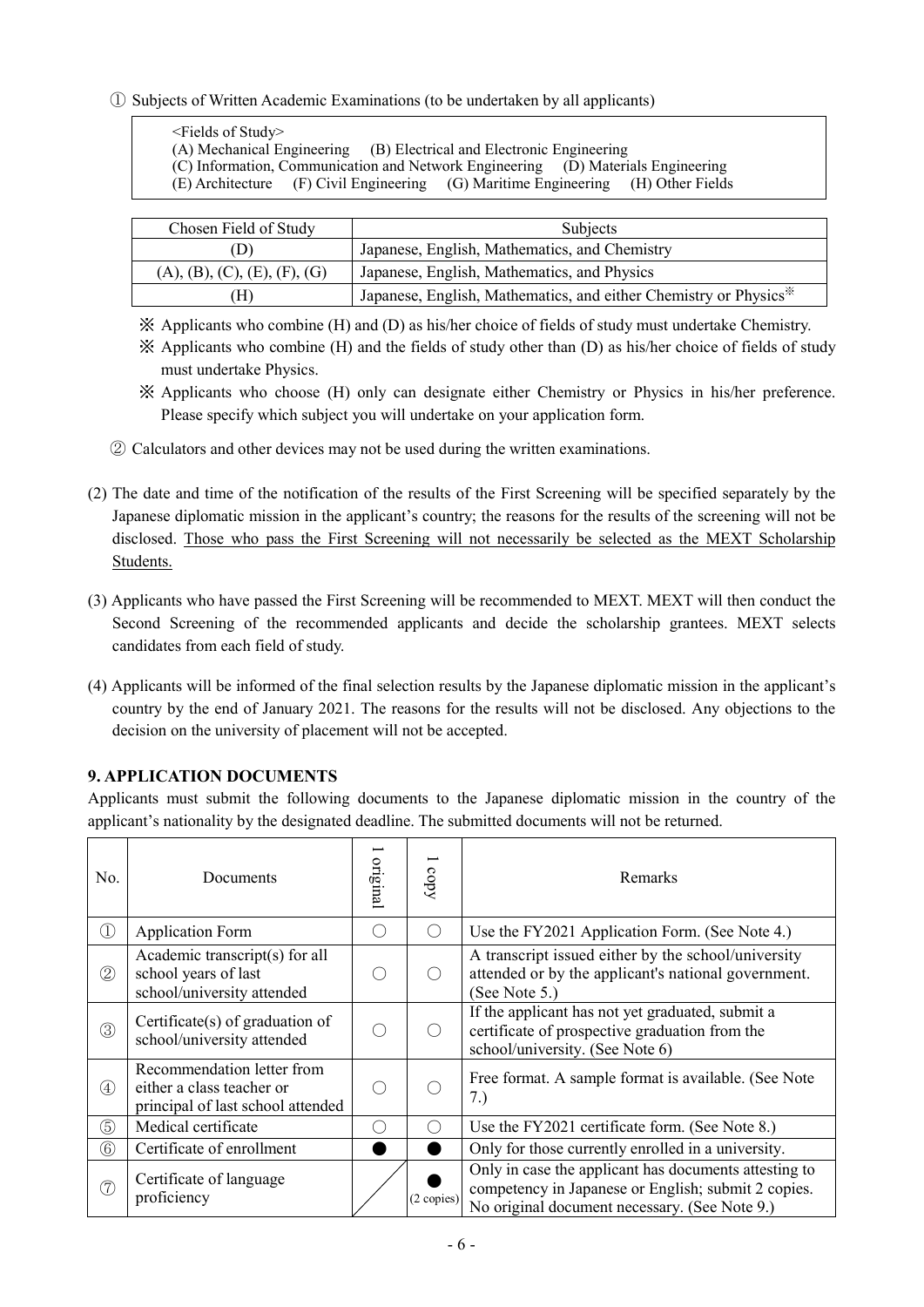- (Note 1) Documents indicated by the white circle  $(\bigcirc)$  must be submitted by all the applicants. Documents indicated by the black circle  $(\bullet)$  should be submitted only if applicable.
- (Note 2) These documents must be written in Japanese or English, or translation in either of these languages should be attached.
- (Note 3) The applicants must submit two application packets: one is a complete set of original documents and the other is a complete set of their copies. Write the document number from  $\mathbb D$  to  $\mathbb D$  (refer to the numbers in the table above) in the upper right-hand corner of the first page for all the documents.
- (Note 4) The applicant's photograph to be attached to the Application Form should be of clear quality, taken within six months of submission, and printed on paper specially for photographs. The photograph should be 4.5 x 3.5 cm., upper-body, full-faced, no hats. Please write applicant's name and nationality on the back of the photograph. The photograph data can be pasted to the Application Form and printed out.
- (Note 5) Applicants must submit the following documents according to his/her academic background:
	- (a) Applicants who are attending, or have graduated from, an upper secondary school: an academic transcript of the upper secondary school;
	- (b) Applicants who are attending, or have already graduated from, a university: academic transcripts from both the upper secondary school and the university.

The academic transcripts should show the grade scale applied and the grades earned by the applicant in all the subjects studied for each year of study at the school or the university. Those who are currently attending an upper secondary school or a university must also submit the academic transcript that covers the period from the year of enrollment to the term for which grades have been determined at the time of application for the scholarship. Those who are attending an upper secondary school or a university must also submit a transcript when he/she graduates from that school or university by the time selection results are finalized. In the case that the last school offers a singlestructure education system consisting of a lower and upper secondary level or a primary and secondary level, the necessary academic transcripts to be submitted shall cover all school years of upper secondary education.

- (Note 6) Applicants must submit the following documents according to his/her academic background:
	- (a) Applicants who are attending an upper secondary school: a certificate of prospective graduation from the upper secondary school;
	- (b) Applicants who have already graduated from an upper secondary school: a certificate of graduation from the upper secondary school;
	- (c) Applicants who are attending a university: a certificate of graduation from the upper secondary school (in addition, they must submit a  $\circled$  ertificate of enrollment.);
	- (d) Applicants who have already graduated from a university: certificates of graduation from both the upper secondary school and the university.

A copy of the graduation certificate is acceptable if the copy is attested by an authorized official of the school. Do not submit the originals as the submitted documents will not be returned. Those who are attending an upper secondary school or a university must also submit a certificate of graduation when he/she graduates from that school or university by the time selection results are finalized.

- (Note 7) A recommendation letter for those who are attending an upper secondary school or a university should be issued by that school or university they are attending. A recommendation letter for those who graduated from an upper secondary school or a university should be issued by that school or university.
- (Note 8) An applicant who applies for "(G) Maritime Engineering" and has vision of less than 0.5 without glasses must fill in vision of more than 0.5 with glasses on the certificate form.
- (Note 9) If printing out the certificates from the Internet, print out and submit a page showing the applicant's name and the details of the relevant qualification (level, score, etc.).